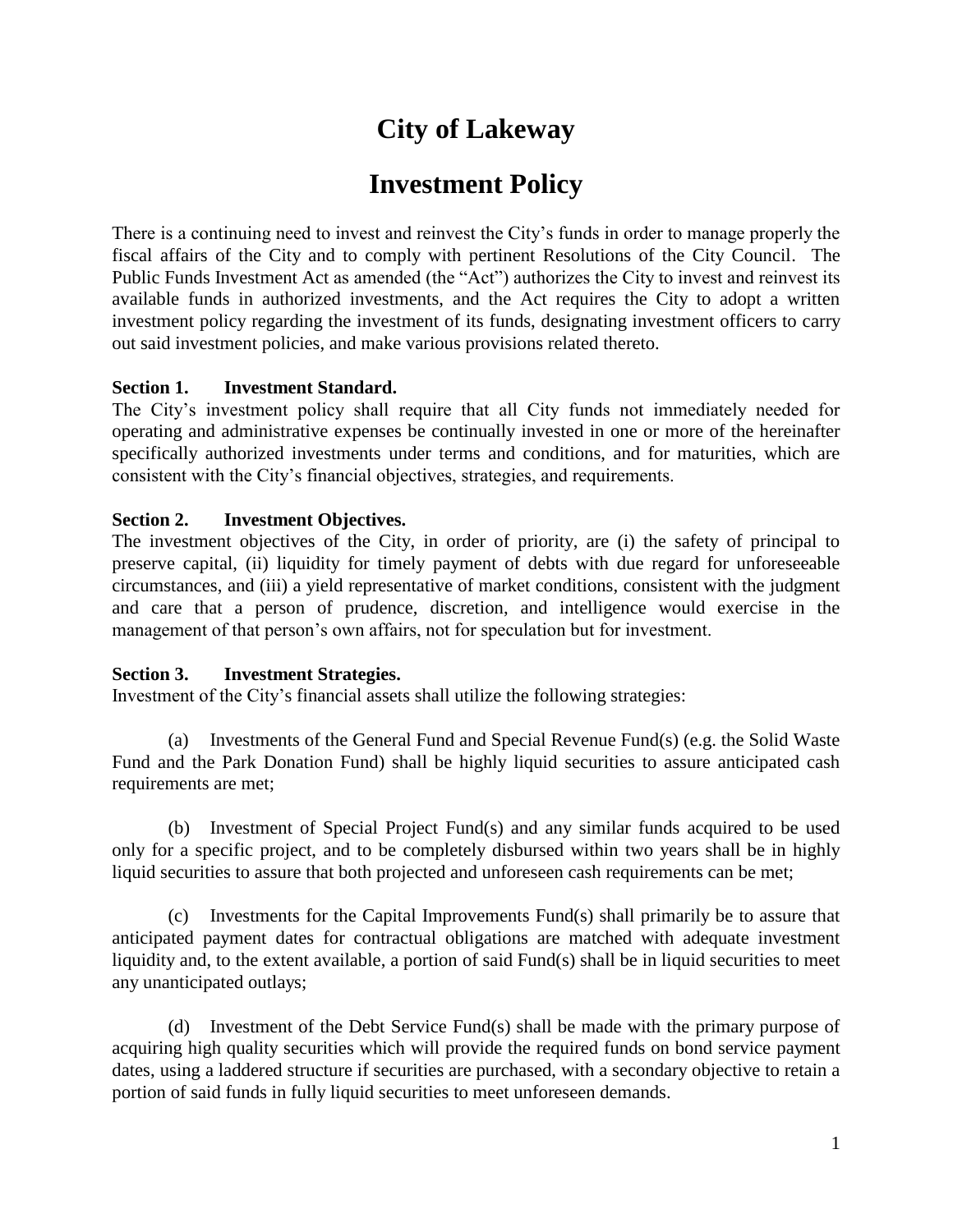#### **Section 4. Authorized Investments.**

The financial assets of the City may be invested and reinvested in any of the following types of investments:

(a) direct obligations of the United States which have maturities not to exceed one (1) year that are backed by the full faith and credit of the United States Government (Treasury Bills). It will be the policy of the City that all Treasury Bills shall be purchased using the "Delivery vs. Payment" method through the Federal Reserve System. By so doing, City funds are not released until the City has received, through the Federal Reserve wire, the securities being purchased.

(b) certificates of deposit maturing in six (6) months or less issued by a state or national bank which is a member of the F.D.I.C. and domiciled in this state having capital and surplus of not less than \$50 million, provided that any amount in excess of F.D.I.C. limits shall be secured by the pledge of any investments authorized by the Act; and,

(c) Texas Treasury Safekeeping Trust Company's (TexPool) public funds investment pool, which meets the requirements of Sec. 2256.016 through Sec. 2256.018 of the Act with a maximum average dollar-weighted maturity not to exceed ninety (90) days and a rating of no less than AAA or AAAm.

#### **Section 5. Investment Officers.**

(a) The City Manager, Assistant City Manager, City Treasurer (Assistant City Treasurer in the absence of the City Treasurer), and Finance Director are each designated as Investment Officers of the City and authorized and directed to be responsible for the investment of City funds. The concurrence of the Treasurer shall be required for all investments, and investments which exceed \$100,000 shall require the concurrence of the City Manager. Under normal conditions, all investments in TexPool, an investment pool, shall be deemed to have the concurrence of the City Treasurer and City Manager. The Investment Officers are authorized and directed to deposit, withdraw, invest, transfer and manage available City funds consistent with the provisions hereof. The authority granted herewith is valid and effective until rescinded by the City in writing.

(b) The Investment Officers shall comply with the training requirements contained in Sec. 2256.008 of the Act wherein each Investment Officer shall attend at least one training session related to their responsibilities within twelve (12) months after taking office or assuming duties. The City Manager, Assistant City Manager, City Treasurer, Assistant City Treasurers, and Finance Director are required to receive ten (10) PFIA hours of education every two calendar years. Training shall include education in investment controls, security risks, strategy risks, and market risks.

(c) A monthly accounting of each of the investment transactions and compilation of all invested City funds which includes sufficient information to identify all investments, their maturity, yield and price, the Investment Report, shall be approved by the Investment Officers. The Investment Officers shall submit quarterly reports comprised of the prior three months